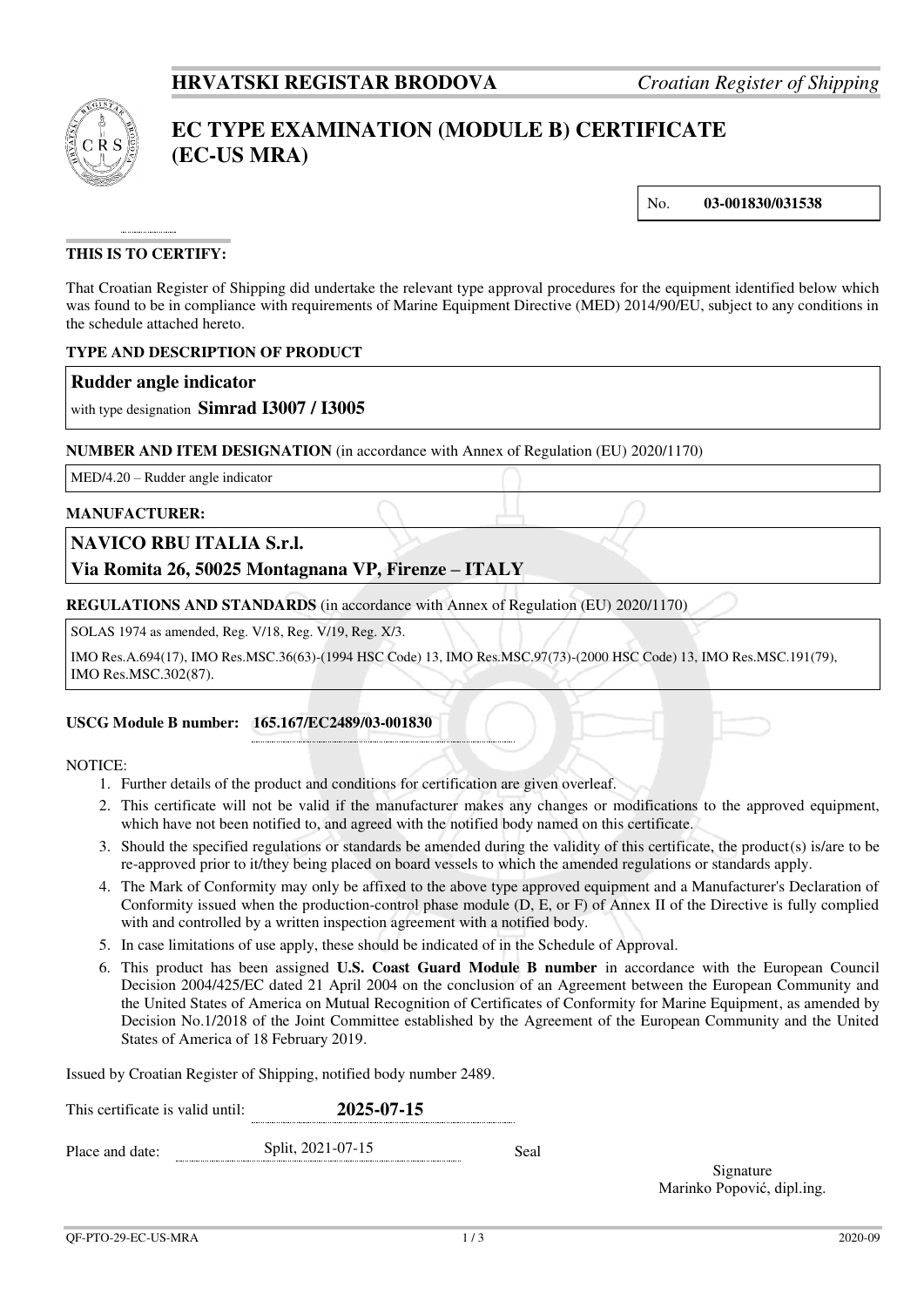## **THE SCHEDULE OF APPROVAL**

### **1. PRODUCT DESCRIPTION**

*Simrad I3007 /I3005 Rudder angle indicator consists of the following components:* 

|                  | Item name                | Description     | Part number         | SW ver.   | Location  |
|------------------|--------------------------|-----------------|---------------------|-----------|-----------|
| $\mathcal{I}$ .  | Display $unit - 7"$      | 13007           | $000 - 14126 - 001$ | 2.0.x     | Protected |
| 2.               | Display $unit - 5$ "     | 13005           | $000 - 14125 - 001$ | 2.0.x     | Protected |
| 3.               | <b>Junction Box</b>      | <i>MX610.JB</i> | 000-11139-001       | 1.1 xx    | Protected |
| $\overline{4}$ . | <b>Junction Box</b>      | <i>MX612.JB</i> | 000-10916-001       | 1.1 xx    | Protected |
| 5.               | Rudder angle transmitter | <i>RF300</i>    | 20193744            | N/A       | Protected |
| 6.               | Rudder angle transmitter | RF25N           | 000-10756-001       | 1.1.02.00 | Protected |
| 7.               | Rudder angle transmitter | RF45X           | 22011415            | N/A       | Protected |
| 8.               | Rudder angle transmitter | RF70N           | 000-10591-001       | 1.1.02.00 | Protected |
| 9.               | Rudder angle transmitter | <b>RF14XU</b>   | 22506950            | N/A       | Protected |

*Input information to the display unit may be:* 

- *NMEA0183*
- *Analog (voltage, current, frequency)*
- *Digital*

## **2. APPLICATION/LIMITATION OF USE**

*System is to be installed in a protected environment.*

### **3. DESIGN DRAWINGS AND SPECIFICATIONS**

*SIMRAD I3007 - Installation Guide, item number – 988-12391-003 SIMRAD I3005 – Installation Guide, item number – 988-12390-003 SIMRAD I3005/I3007 – Operator Manual, item number – 988-12439-002 MX610 Junction Box - Installation Guide, item number – 988-12457-001 MX612 Junction Box - Installation Guide, item number – 988-12458-001 RF70N Rudder Feedback – Instruction, item number – 988-10617-001* 

## **4. TYPE TEST RECORDS/LABORATORY RECOGNITION STATUS**

*Environmental testing – IEC 60945(2002) including Corrigendum 1(2008); Serial interface testing – IEC 61162-1(2016) & IEC 61162-2 (1998); NMEA 2000 standard – IEC61162-3(2008); Serial interface testing – IEC 61162-450 (2011), Lightweight Ethernet; Presentation of navigation information – IEC 62288 Ed.2 (2014-07); Performance testing – ISO 20673 Ed. 1 (2007); CRS letter of approval – 2064/TSE/VB/031380 dated 2019-07-22; Serial interface testing – IEC 61162-450 Ed. 2.0 (2018); CRS letter of approval – 1474/TSE/NP/031516 dated 2021-07-13.*

#### **5. MATERIALS OR COMPONENTS REQUIRED TO BE TYPE APPROVED OR TYPE TESTED**

*This approval remains valid for subsequent minor software amendments, as allowed by the 2.0.0.x format (x=a numeral), where written details of any such modification have been submitted to and accepted by the approvals authority.*

#### **6. OTHER MATERIALS AND/OR COMPONENT**

*There are several optional units – junction boxes for a more complex display interconnections, as stated in the product description table. Due to a lot of different signal inputs many other approved rudder angle transmitters may be used as well.*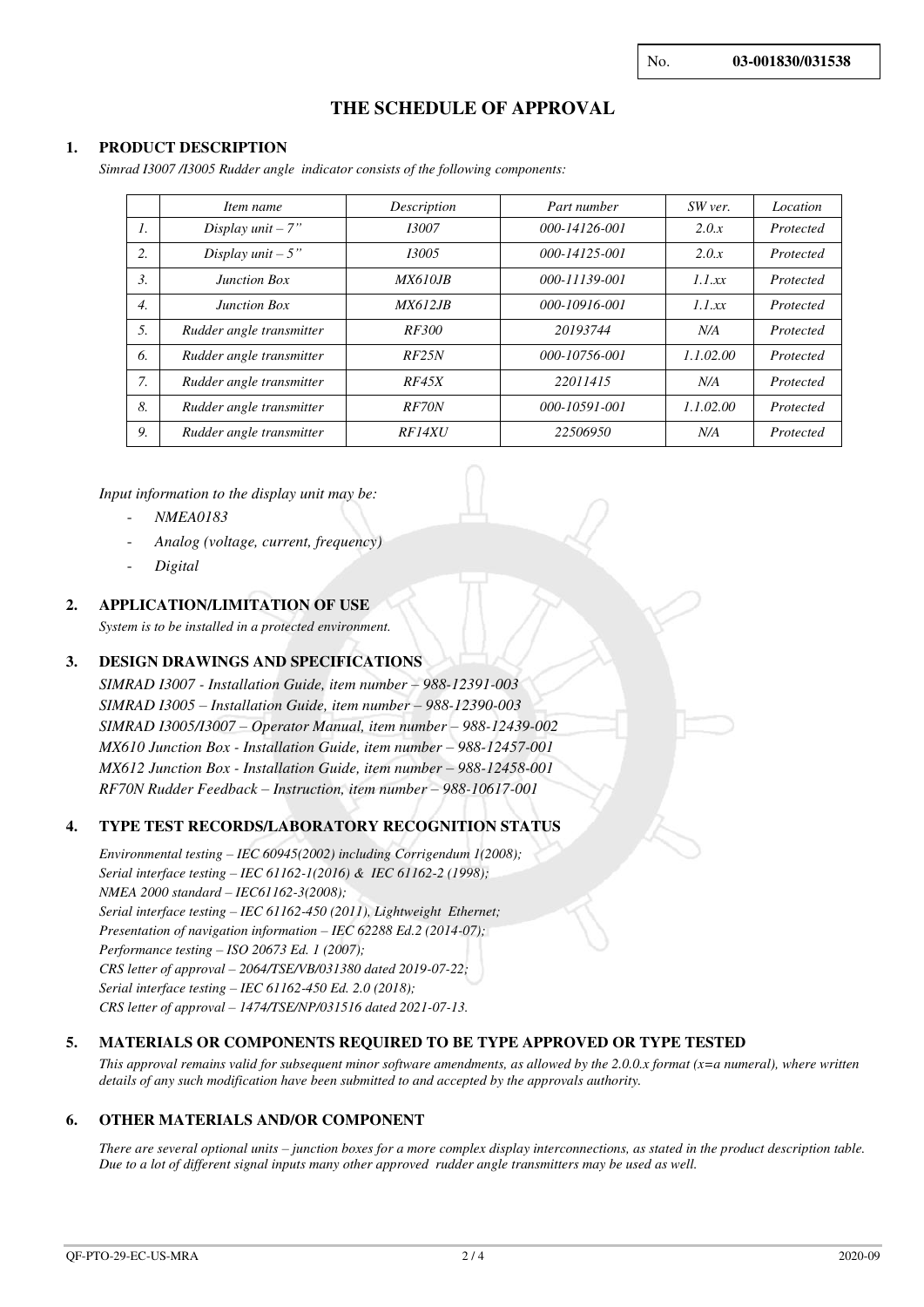## **7. PRODUCTION SURVEY REQUIREMENTS**

*The I3005/I3007 display indicator shall be supplied by 24VDC in accordance with Installation Manual.* 

#### **8. ONBOARD INSTALLATION AND MAINTENANCE REQUIREMENTS**

*The installation on board shall be verified and tested according to Installation & Operation Manual.*

#### **9. MARKING AND IDENTIFICATION**



Subject to compliance with the conditions in this Schedule of Approval which forms part of certificate, and those of Articles 9, 10 and 15 of the Directive, the Manufacturer is allowed to affix the "Mark of Conformity" to the Product described herein.



*xxxx - the number of the Notified Body undertaking surveillance module(2489 in case of CRS) yy - the last two digits of year mark affixed*

This product has been assigned US Coast Guard Module B number **165.167/EC2489/03-001830**. In those instances where the Notified Body conducting the conformity assessment in accordance with either Module D, E or F of the Marine Equipment Directive is not CRS, such Notified Body would use the above U.S. Coast Guard Module B number to provide the manufacturer with the U.S. Coast Guard approval number by noting it on the Certificate of Conformity, thereby authorizing the manufacturer to mark the product accordingly.